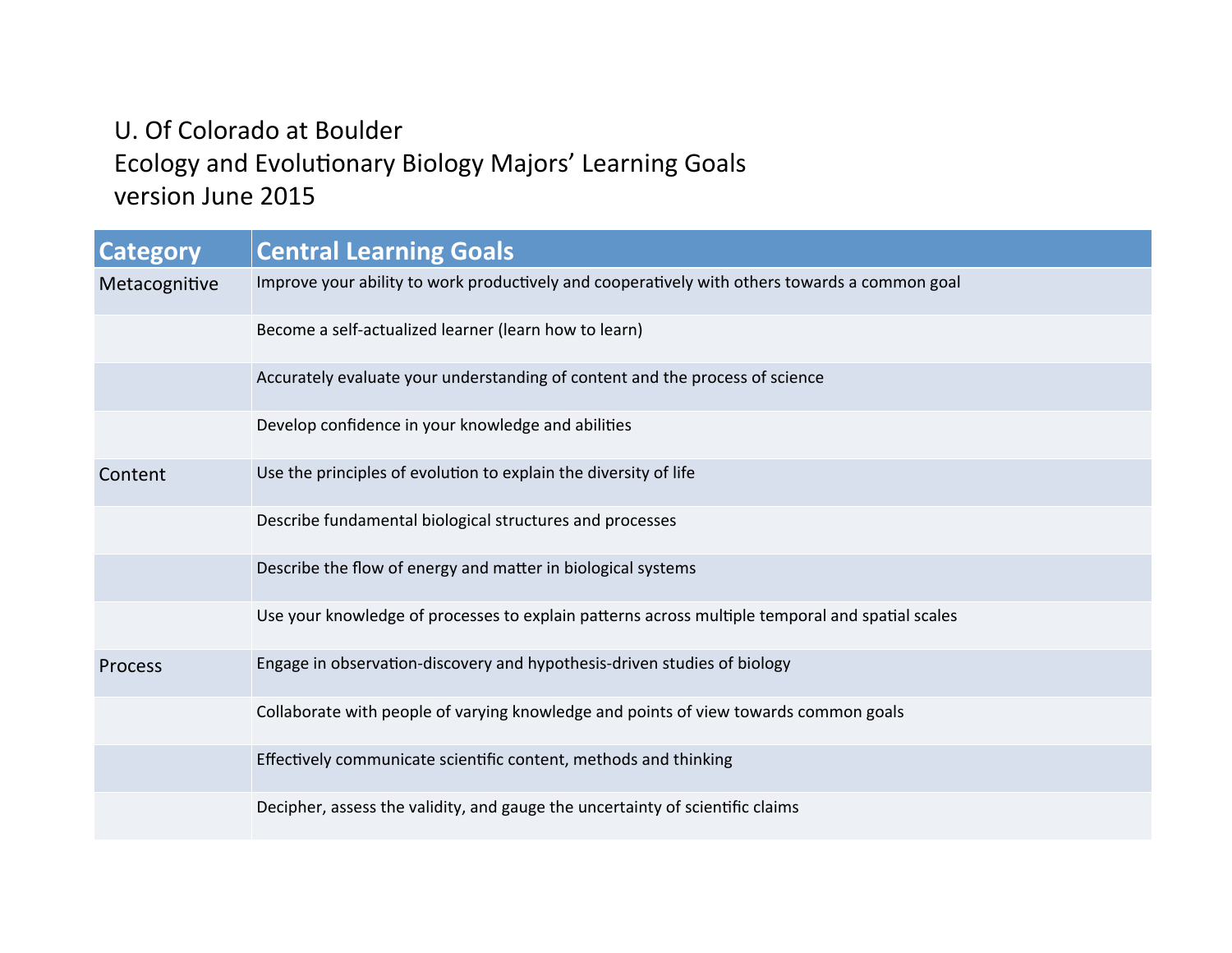## Metacognitive Learning Goals

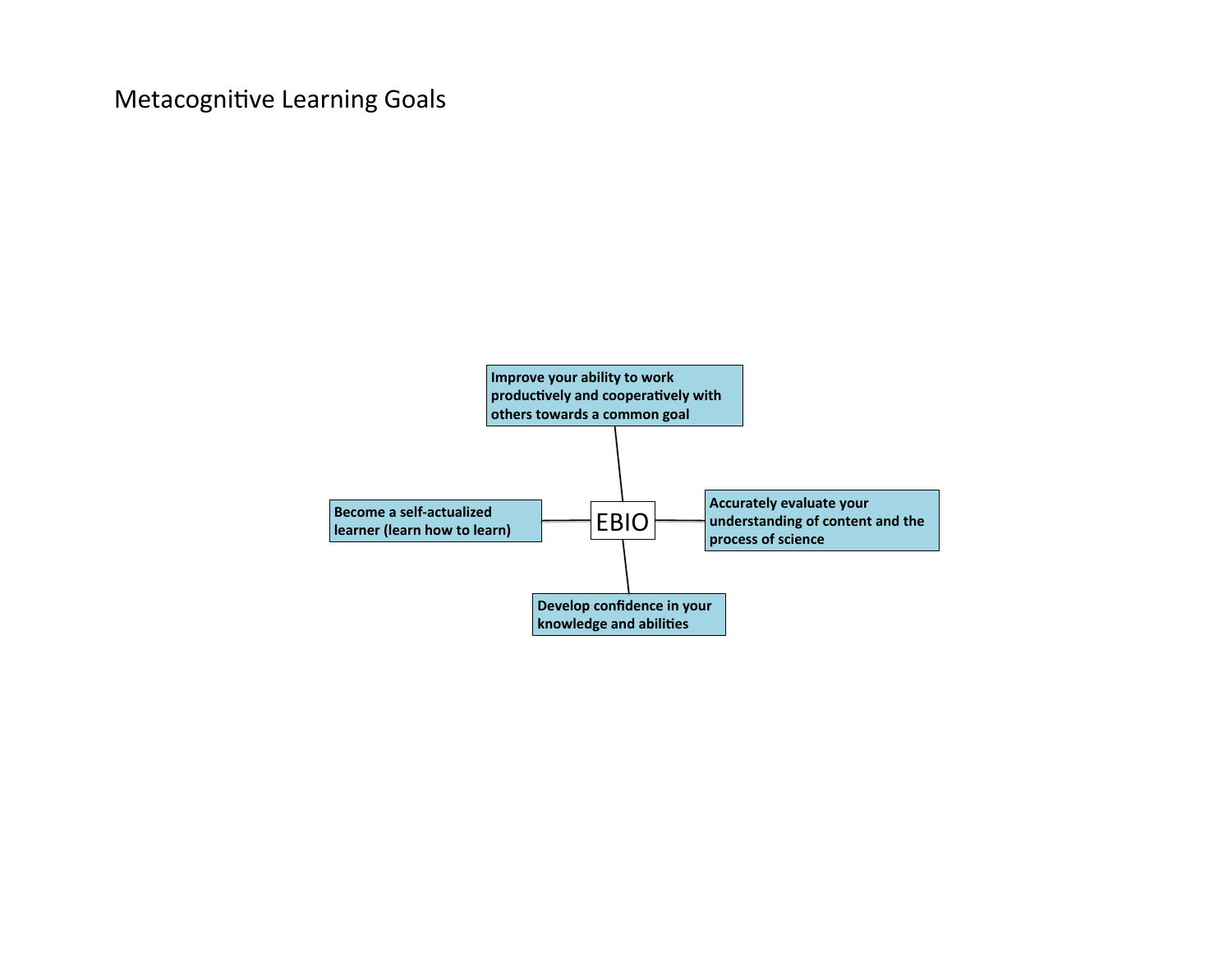#### **Content Learning Goals**

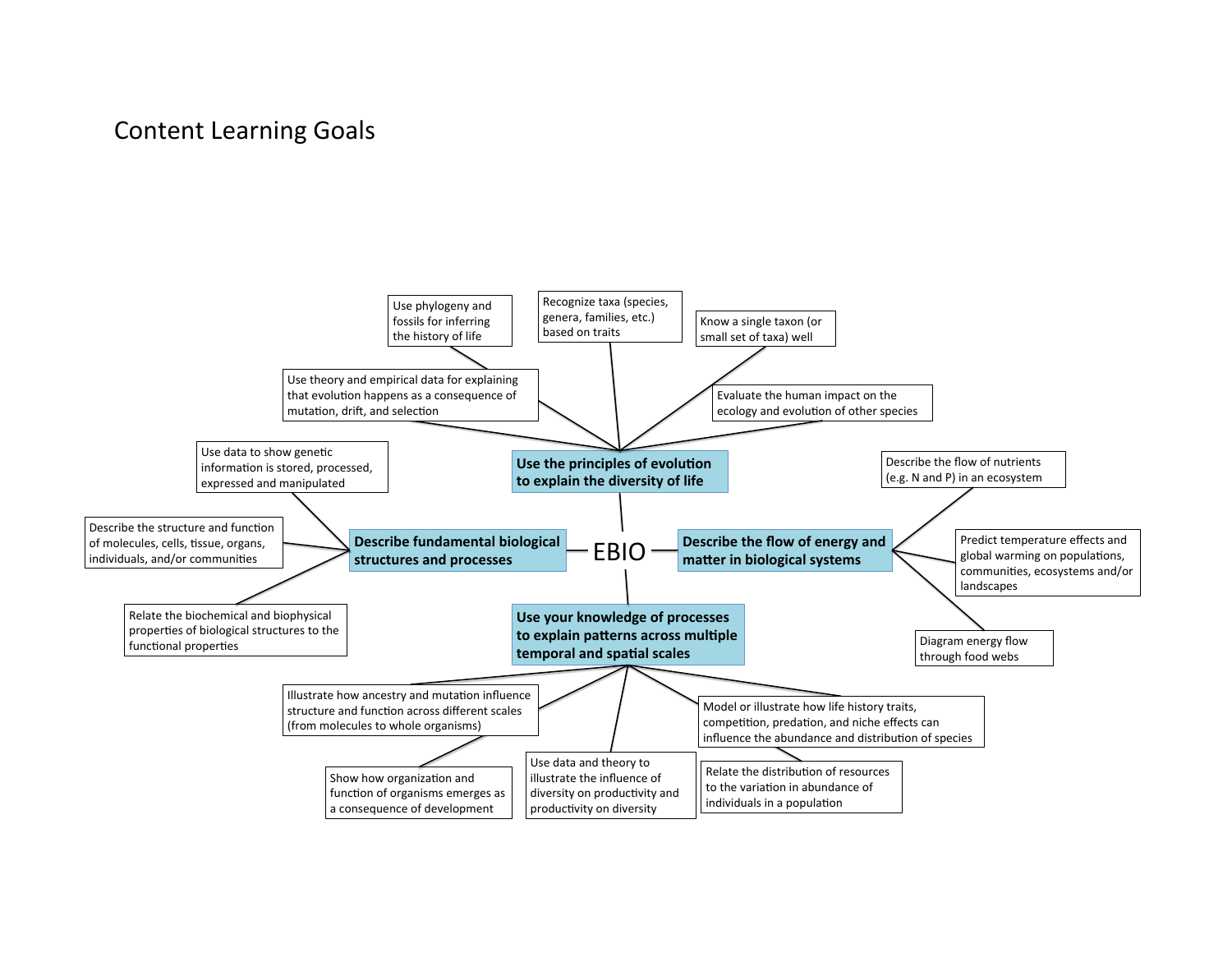### Process Skills Learning Goals